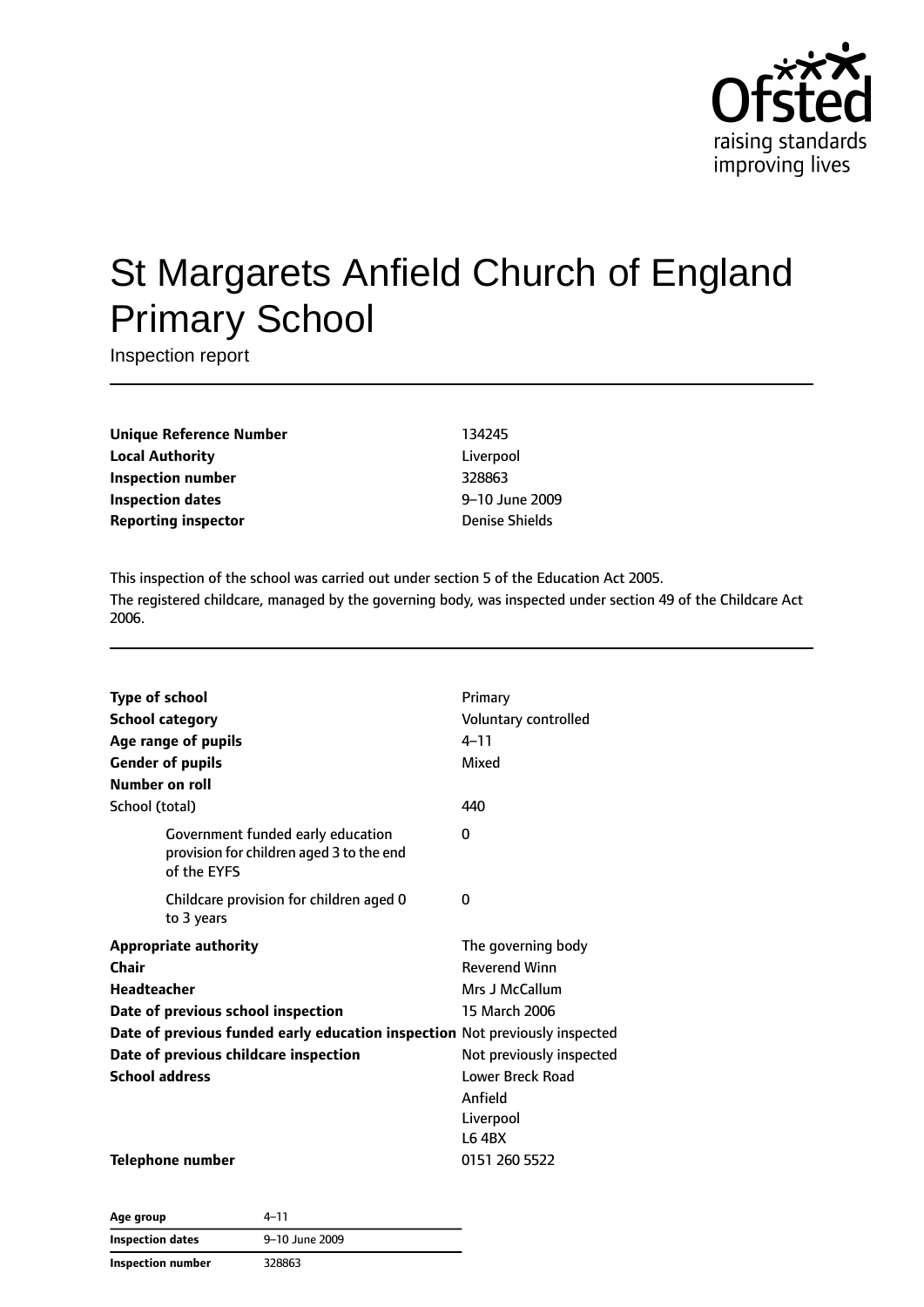**Fax number** 0151 287 2891

| Age group         | $4 - 11$       |
|-------------------|----------------|
| Inspection dates  | 9-10 June 2009 |
| Inspection number | 328863         |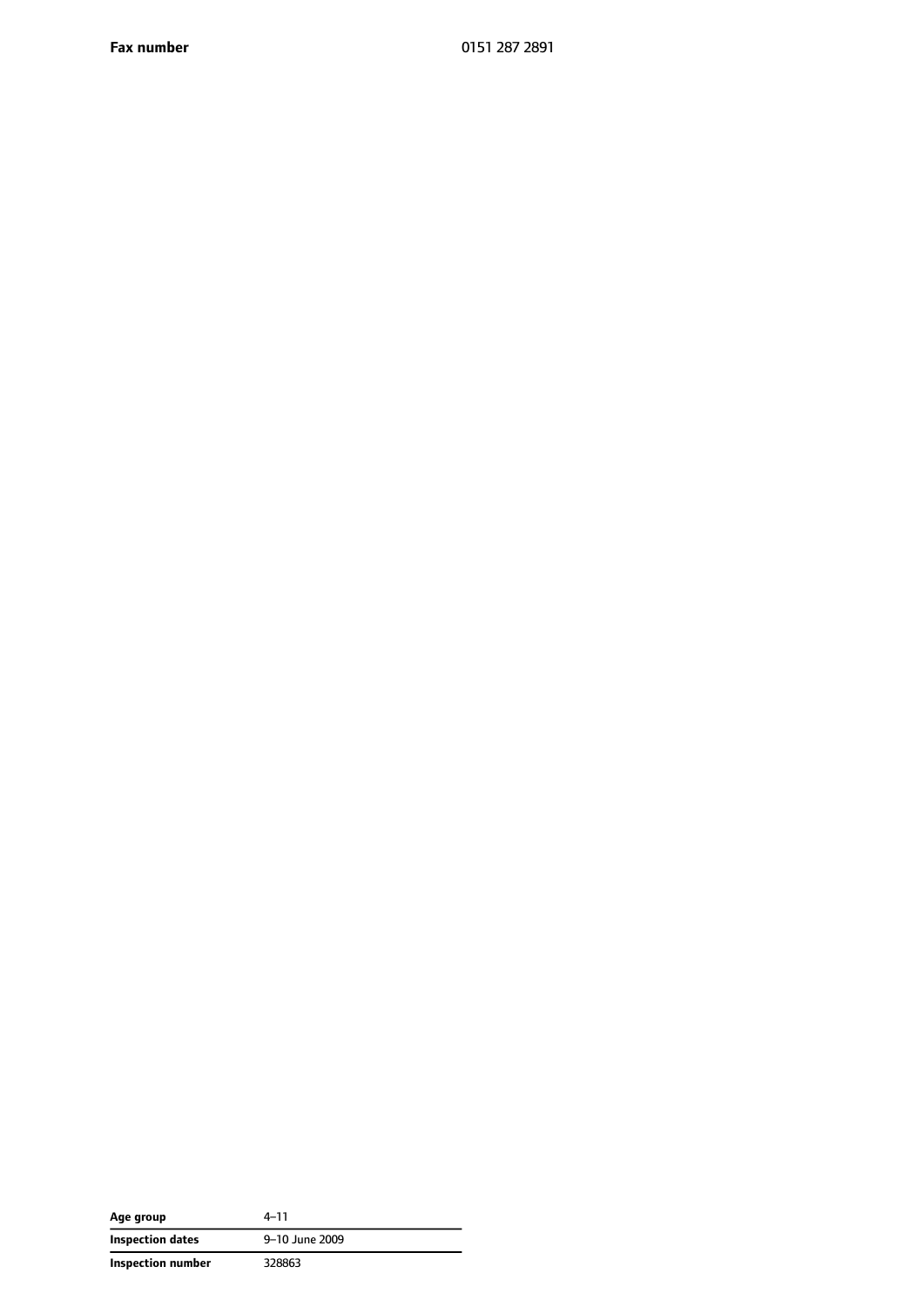.

<sup>©</sup> Crown copyright 2009

Website: www.ofsted.gov.uk

This document may be reproduced in whole or in part for non-commercial educational purposes, provided that the information quoted is reproduced without adaptation and the source and date of publication are stated.

Further copies of this report are obtainable from the school. Under the Education Act 2005, the school must provide a copy of this report free of charge to certain categories of people. A charge not exceeding the full cost of reproduction may be made for any other copies supplied.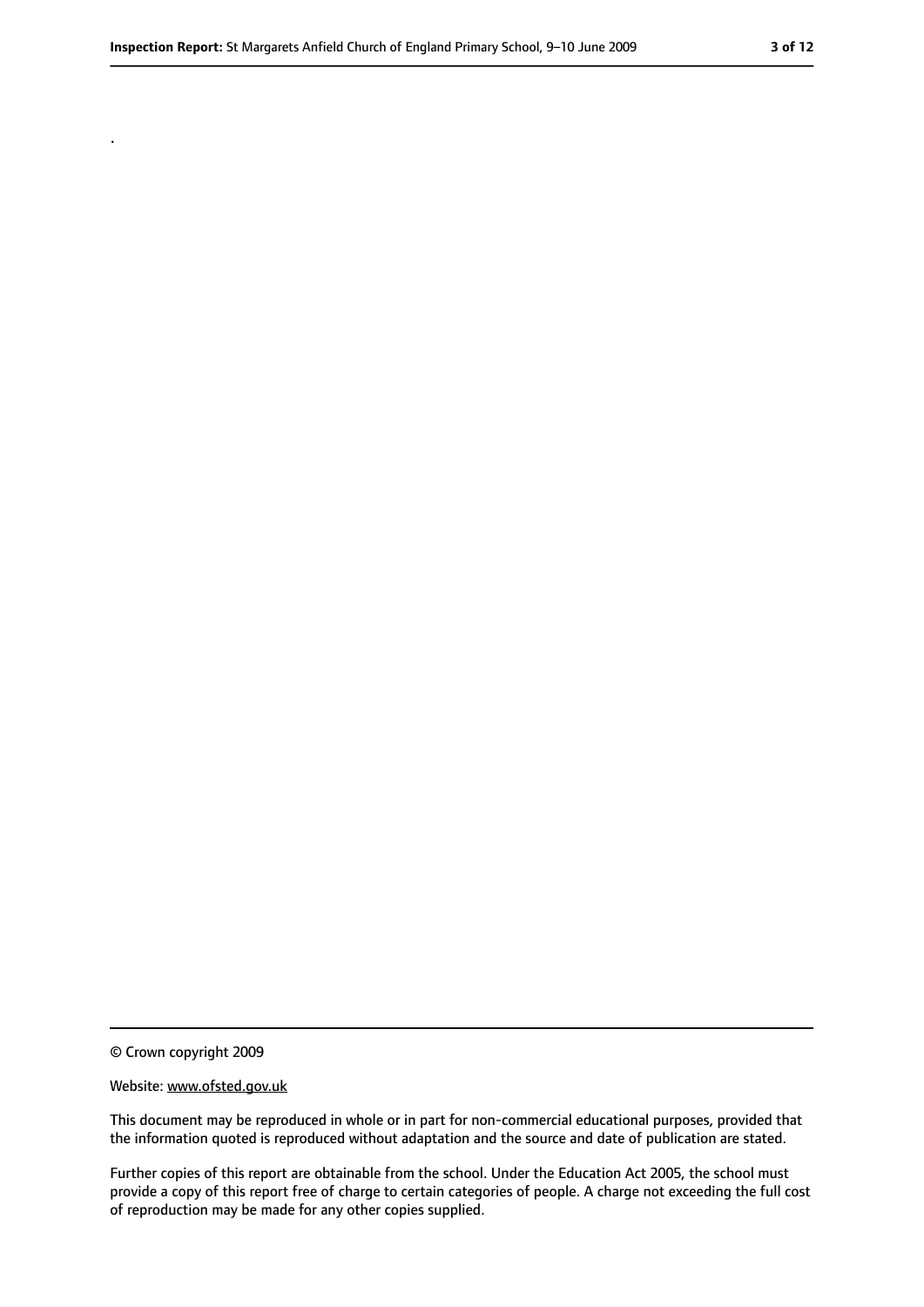# **Introduction**

The inspection was carried out by three additional inspectors.

#### **Description of the school**

St Margarets is a much larger than average sized school. It serves an area with high levels of social disadvantage. Almost all pupils are White British. The proportion of pupils eligible for free school meals is high and rising. An above average proportion of pupils have learning difficulties and/or disabilities. Slightly more pupils than average leave or join the school other than at the start of the school year. A Nursery and two Reception classes form the school's Early Years Foundation Stage provision. The school has gained the National Healthy Schools award, Sports Activemark, Artsmark Silver and Inclusion awards. It also holds Investors in People status.

A new headteacher has recently been appointed.

#### **Key for inspection grades**

| Grade 1 | Outstanding  |
|---------|--------------|
| Grade 2 | Good         |
| Grade 3 | Satisfactory |
| Grade 4 | Inadequate   |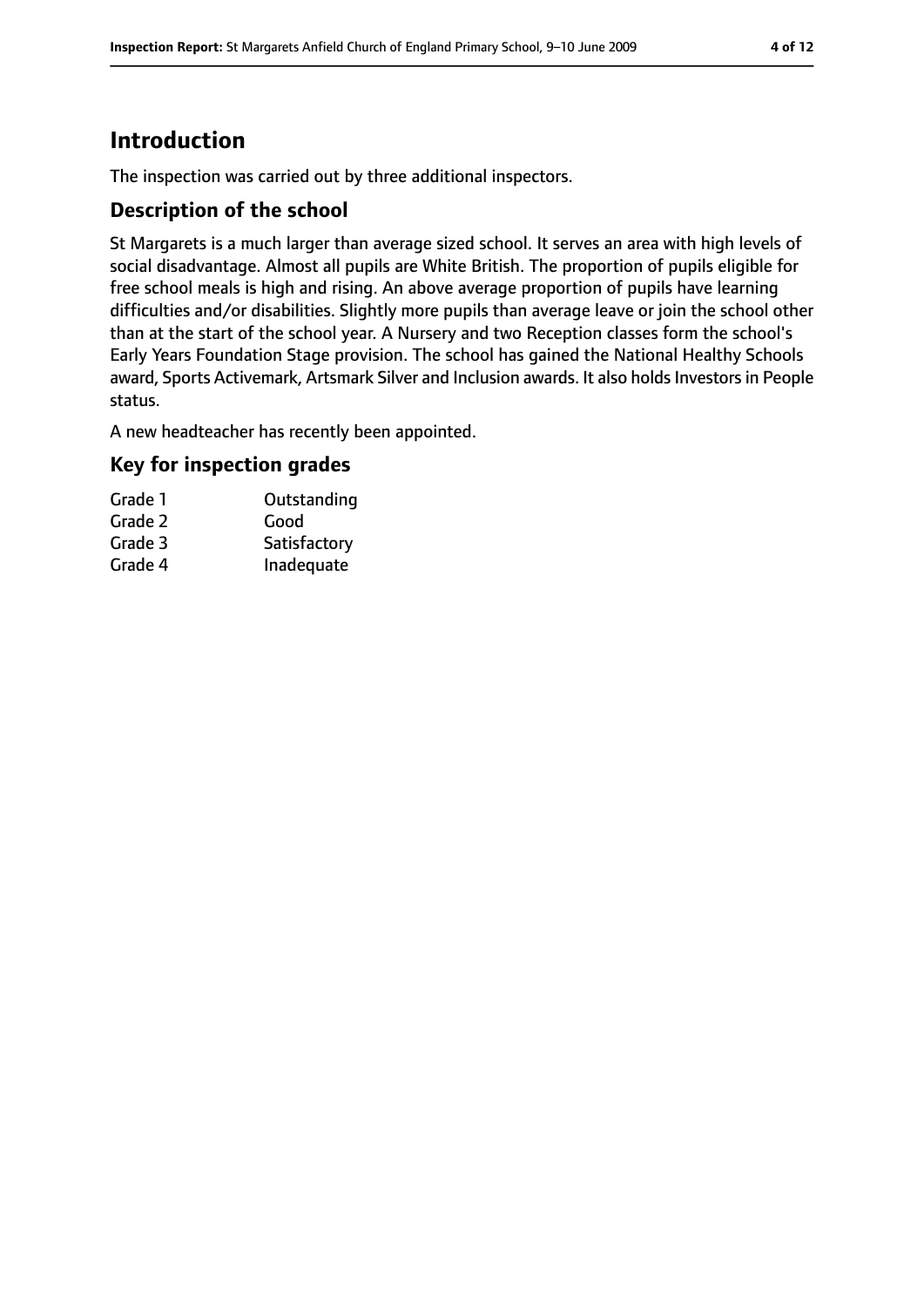# **Overall effectiveness of the school**

#### **Grade: 2**

This is a good school. It is friendly and very caring and gives pupils a firm foundation for their future learning. Some aspects of its work are outstanding. The extensive partnerships with an exceptionally wide range of organisations, including the parish, have a significant impact on pupils' all-round education and ensure that excellent care and support are provided for pupils and their families. Activities beyond lessons are many and varied and pupils speak enthusiastically about these opportunities, such as the dance, art, climbing and sports clubs. These contribute much to raising pupils' self-esteem. Pupils relish the extensive responsibilities they have and carry these out in a conscientious and mature manner. Their behaviour is excellent; they respect each other and develop very good relationships. Pupils' understanding of safe and healthy lifestyles is very impressive. Day-to-day care is very sensitive to the needs of all pupils. They state confidently that they feel safe, happy and can always find an adult to talk to if they have a problem. As a consequence, they grow in self-confidence.

When children start in the Nursery their skills are well below those typical for their age. By the time they leave school at the end of Year 6 pupils reach standards that are average. This degree of progress represents good achievement. However, although slightly more reach the higher levels than nationally not all of the more able pupils fulfil their potential. Less able pupils and those with learning difficulties and/or disabilities achieve well because of the sensitive support and guidance they receive from adults and the careful adaptations made to their tasks and activities. Teaching and learning are of good quality and some teaching is outstanding. Planning is detailed and clearly reflects the school's good curriculum. Good opportunities are provided for pupils to work in pairs and groups and to speak and listen to each other. As a result pupils make good progress.

The headteacher provides strong and determined leadership and, in a short space of time, has firmly focused attention on raising standards and achievement further. The school recognised that systems to track pupils' progress were unwieldy. Revised and robust arrangements have been introduced. Information is now used well to identify those pupils who need extra help with their work. However, it is not used well enough, in all lessons, to ensure that work always has sufficient challenge for the more able pupils to enable them to reach their full potential. The headteacher has established a clear vision, shared by all staff, for the future of the school. She is ably assisted by the senior leadership team who give good direction and support to subject leaders. School self-evaluation is comprehensive and accurate. It is clearly linked to development planning. Subject leaders are just starting to assess the quality of provision in their areas of responsibility, but they do not all check on the progress pupils make. As a result they are not in a position to contribute fully to the evaluation process and to raising standards. A shared common purpose amongst all staff and governors, correct priorities for improvement, and the improvement brought about since the last inspection, show that the school has good capacity to improve further.

#### **Effectiveness of the Early Years Foundation Stage**

#### **Grade: 2**

Provision in the Early Years Foundation Stage is good. Children achieve well because teaching is good and learning is made fun. Despite only half the children reaching expectations for their age in many areas of their learning by the time they enter Year 1, they make good progress. There is a strong emphasis on teaching social, listening, early communication and numeracy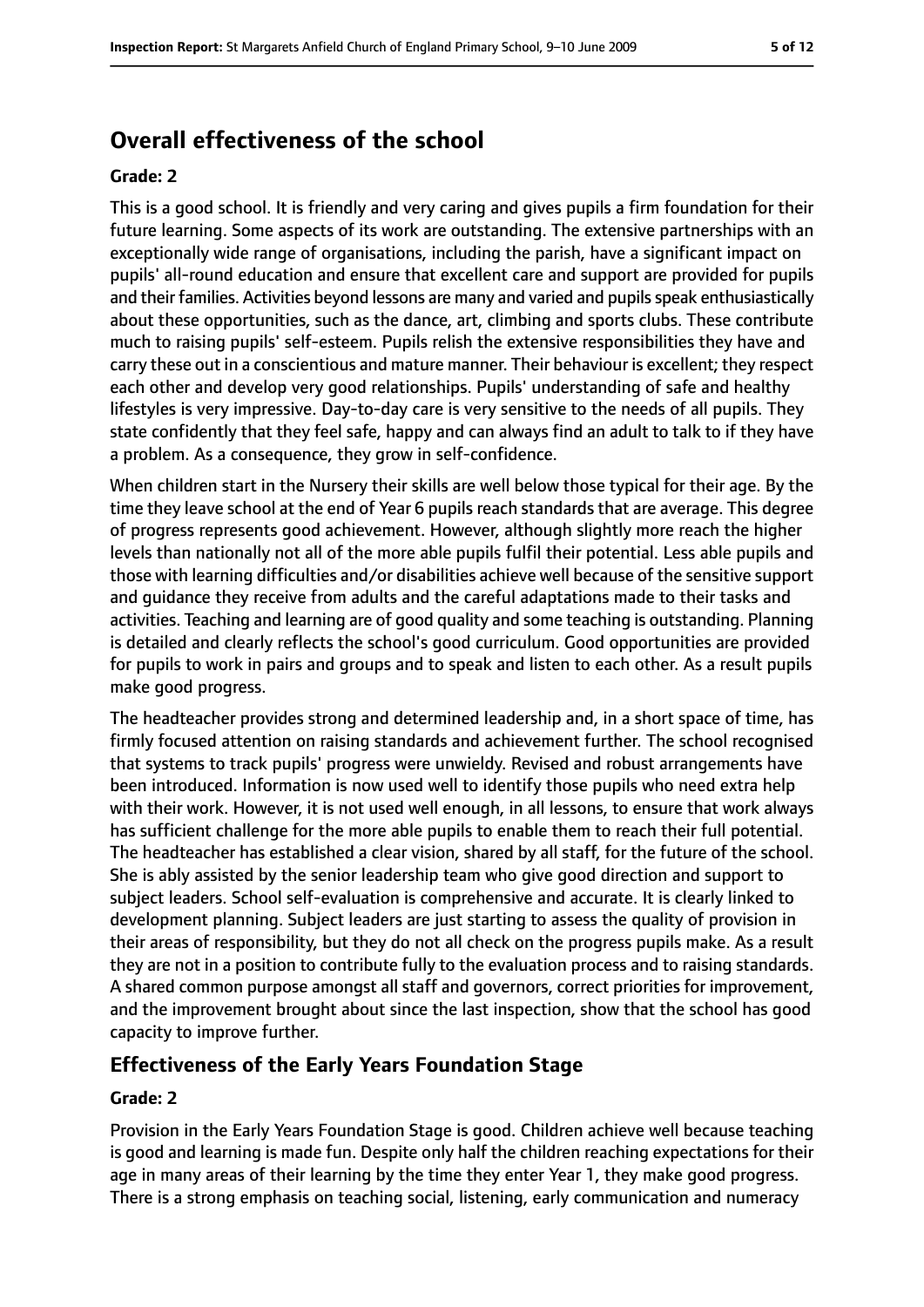skills and this lays a secure foundation for children's future learning and development. The welfare of children is promoted extremely well. Classrooms and the outside areas are safe, happy and secure. All adults work very well with parents and successfully encourage them to become involved in their children's education. Children's personal and social development is good. Adults take time to get to know each child. As a result, children trust them and soon settle to new routines. Children's behaviour is good; they happily take turns, share equipment and cooperate with each other. A good range of activities is planned, either led by an adult or for children to choose. Staff in the Reception classes work hard to make the best use of the limited access to the outdoor area, but its position restricts the opportunities for all children to extend their skills outside and holds back their independence. The school has very clear plans to address this and building work was about to start just after the inspection. The leadership and management of the Early Years Foundation Stage are good. Leaders have an accurate view of what to do next and clear plans to develop the phase further. Staff work very well together as a team. Assessment is good. Careful observations are used well to plan the next steps in children's learning. Transition into Year 1 is planned and well organised which helps children to make a smooth transfer to their next stage of learning.

#### **What the school should do to improve further**

- Ensure a good level of challenge for more able pupils, in all lessons, to enable them to reach their full potential.
- Develop the role of subject leaders so that they can evaluate the quality of provision in their areas of responsibility and check on the progress pupils make.

# **Achievement and standards**

#### **Grade: 2**

Achievement is good. During Key Stage 1, pupils build well on the good start made in the Early Years Foundation Stage. Standards by the end of Year 2 have improved and are now broadly average. Good progress continues during Key Stage 2 and pupils attain average standards by the end of Year 6. A good range of varied support programmes ensure that pupils who are less able and those with learning difficulties and/or disabilities make good progress. Since the previous inspection standards have risen, with slightly more pupils than average attaining the higher levels by the end of Year 6, but with few pupils reaching the higher levels by the end of Year 2. This is because the work they are given in Years 1 to 6 is not always sufficiently challenging for the more able to help them reach the standards of which they are capable.

### **Personal development and well-being**

#### **Grade: 2**

Pupils' spiritual, moral, social and cultural awareness is outstanding overall. Pupils' cultural development is good. Their learning in religious education and the arts, including involvement in the extensive range of art and music activities outside lessons ensures that they have a good understanding of traditions, cultures and beliefs other than their own. Their awareness of wider international issues is less well developed. Behaviour is exceptionally good so that pupils settle well to their work. Pupils are polite, helpful and enthusiastic about their school. They state confidently that bullying and racism are rare and express confidence in the school's systems to deal with any incidents should they occur. Pupils make an excellent contribution to the school community, helping support younger pupils, as class monitors and members of the school council. They are proud their views are listened to and that improvements have been made to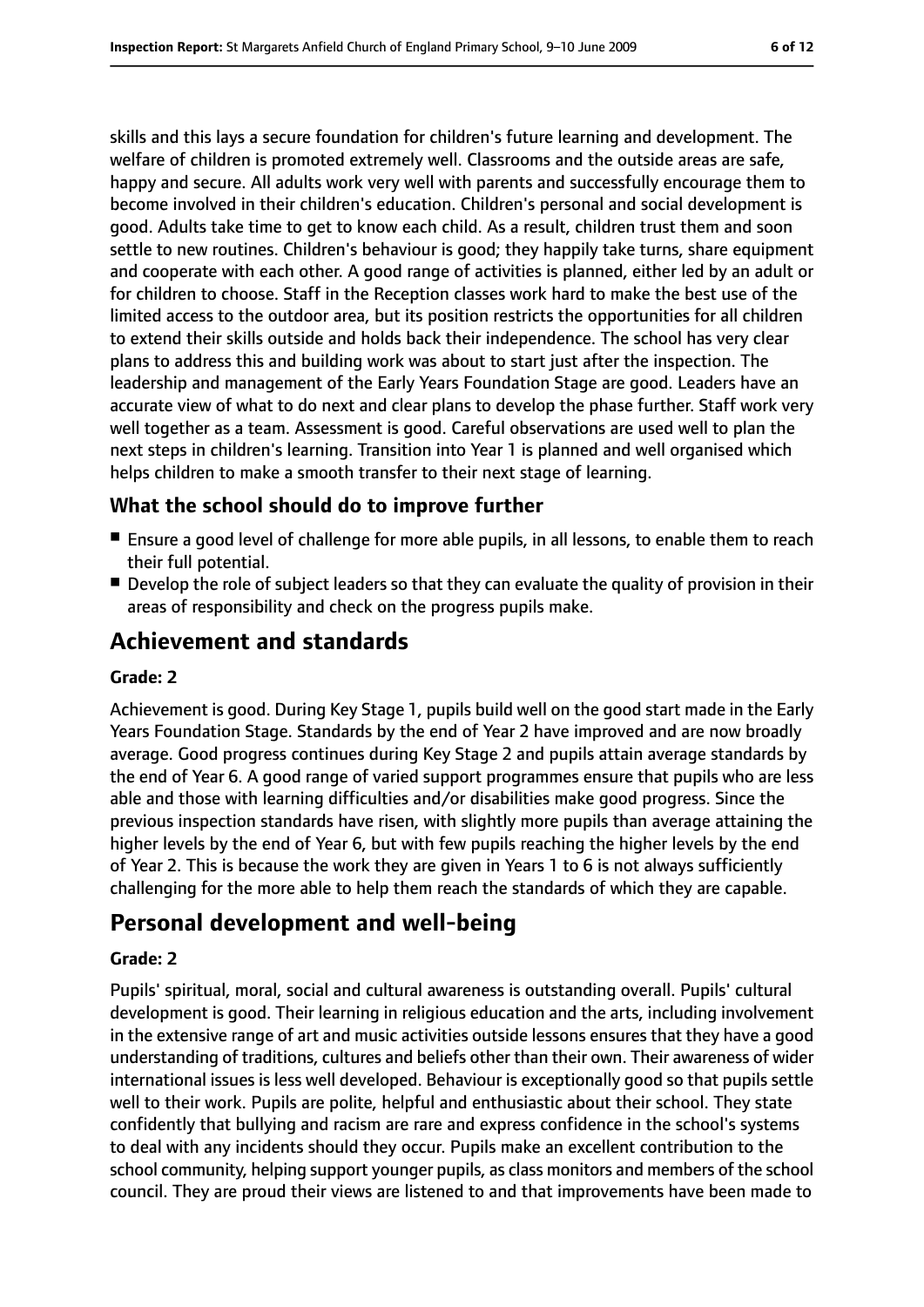the school facilities as a result of their suggestions. Pupils' secure basic skills and positive attitude to learning give them a good start to their secondary education. Since the previous inspection the school has implemented better systems to follow up absence and encourage regular attendance. As a result, attendance has improved and is now satisfactory.

# **Quality of provision**

#### **Teaching and learning**

#### **Grade: 2**

A key strength in teaching is the friendly relationships that are evident in all lessons. This gives pupils the confidence to tackle new tasks and to ask for help when they need it. The start of lessons is used well to explain what pupils are to learn and often good reference is made back to this during the course of the session to check pupils' understanding. As a result pupils remain focused and learning is good. The skilful use of questions to deepen pupils' understanding is a good feature of many lessons, but this is not consistent in all classes. The pace of lessons is usually lively and the explanation of new concepts is clear. Occasionally the pace is too slow and pupils spend too long sitting on the carpet. As a result learning slows. When practice is outstanding, teachers' expectations of what pupils can achieve are very high and learning is rapid. Tasks quickly capture pupils' attention and are very closely matched to their needs and ability. However, work is not always sharply matched to meet the needs of the more able pupils in all lessons. As a result, they do not always fulfil their potential. Teaching assistants make an effective contribution in supporting the work of groups and individuals and particularly help pupils who are less able and those with learning difficulties and/or disabilities.

#### **Curriculum and other activities**

#### **Grade: 2**

The curriculum is well organised and meets the needs of most pupils well including those with learning difficulties and/or disabilities. However, arrangements to support those pupils with particular gifts and talents are at an early stage of development. The curriculum is under review and there are very clear and innovative plans to provide greater links between subjects. The school's excellent emphasis on personal, social, and health education raises pupils' understanding of safe and healthy lifestyles very effectively. This together with good opportunities to develop their basic skills, including speaking and listening, ensures pupils are well prepared for life beyond school. Opportunities to take part in a wide range of activities beyond lessons make a very good contribution to raising pupils' self-confidence and esteem.

#### **Care, guidance and support**

#### **Grade: 2**

Levels of day-to-day care and support are excellent. Teachers know pupils extremely well and this does much to ensure that each one is safe, happy and ready to learn. Health, safety and welfare arrangements are very good. Child protection procedures and those to safeguard pupils meet current government requirements. Very good systems are in place to identify pupils' needs and to seek additional help from external organisations. Parents hold the school in high regard, appreciate that staff are approachable and know that any issues or concerns regarding their children are dealt with promptly. Since the previous inspection procedures to encourage and monitor attendance have been strengthened and are more systematic, these have led to improved levels of attendance. In the best examples marking provides extremely good advice to pupils.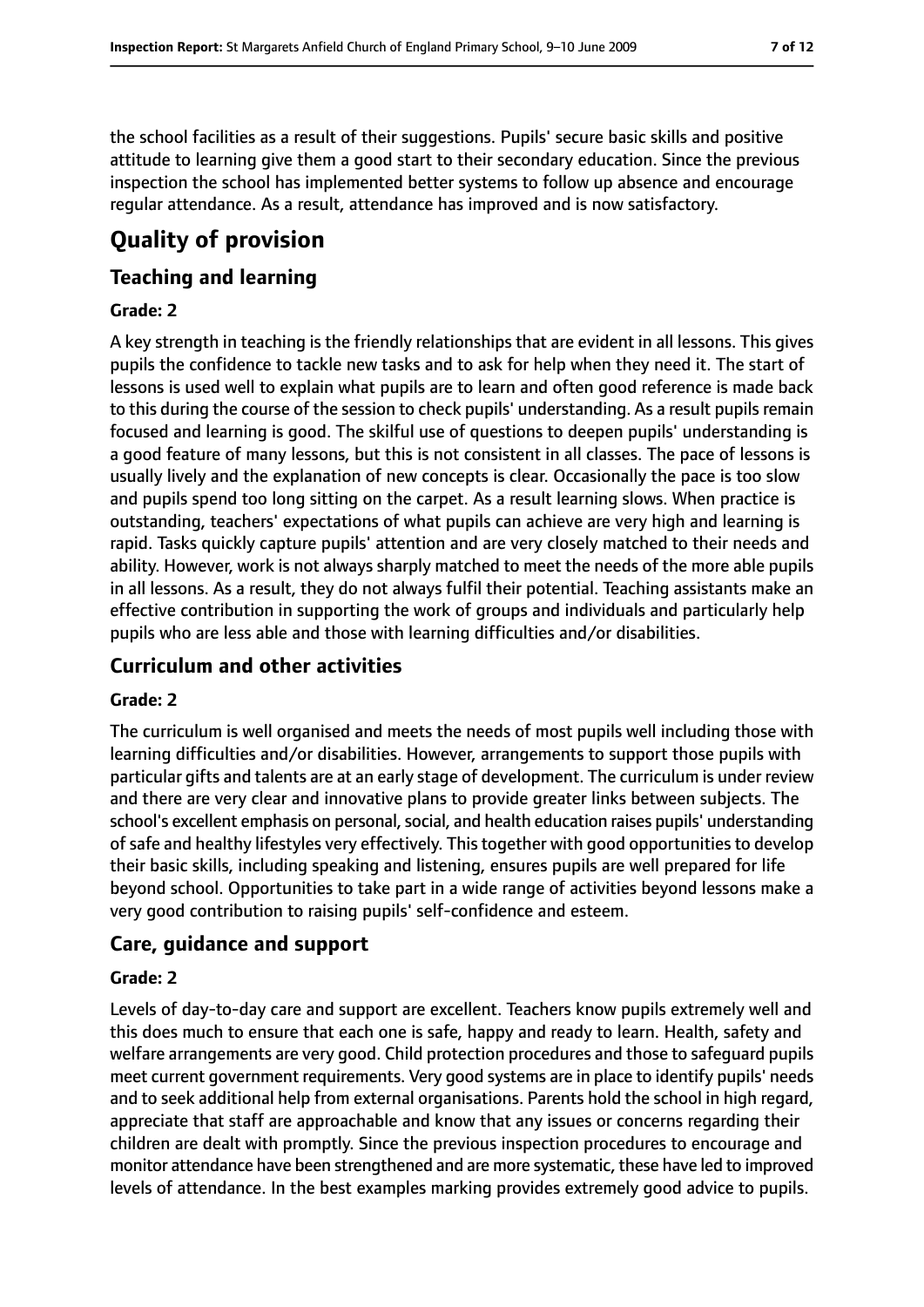However, occasionally learning targets, through marking, are not used sufficiently well to ensure that pupils are fully aware of how to improve their work.

# **Leadership and management**

#### **Grade: 2**

The headteacher provides clear and purposeful leadership and management. The senior leadership team has an accurate picture of the school's performance and is aware of the changes that need to be made to secure future improvement. They are well supported and challenged by competent governors who are not afraid to ask searching questions and hold the school to account. Realistic but challenging targets are used to help raise standards. Leaders are currently making the necessary adjustments to school practice to raise standards. For example, the system for checking on pupils' progress has been refined so that information is accurate and readily accessible for all members of staff. Successful programmes are put in place to support those pupils who need extra help, but programmes to provide greater challenge for more able pupils are yet to be implemented. Subject leaders are now firmly supporting the drive for school improvement. However, they are not yet all fully involved in evaluating their subjects and checking pupils' progress. The school has recognised this as an area for development. Community cohesion is good with strengths within the school and the immediate community. The school has analysed its context well and is now developing further the global aspect of community cohesion.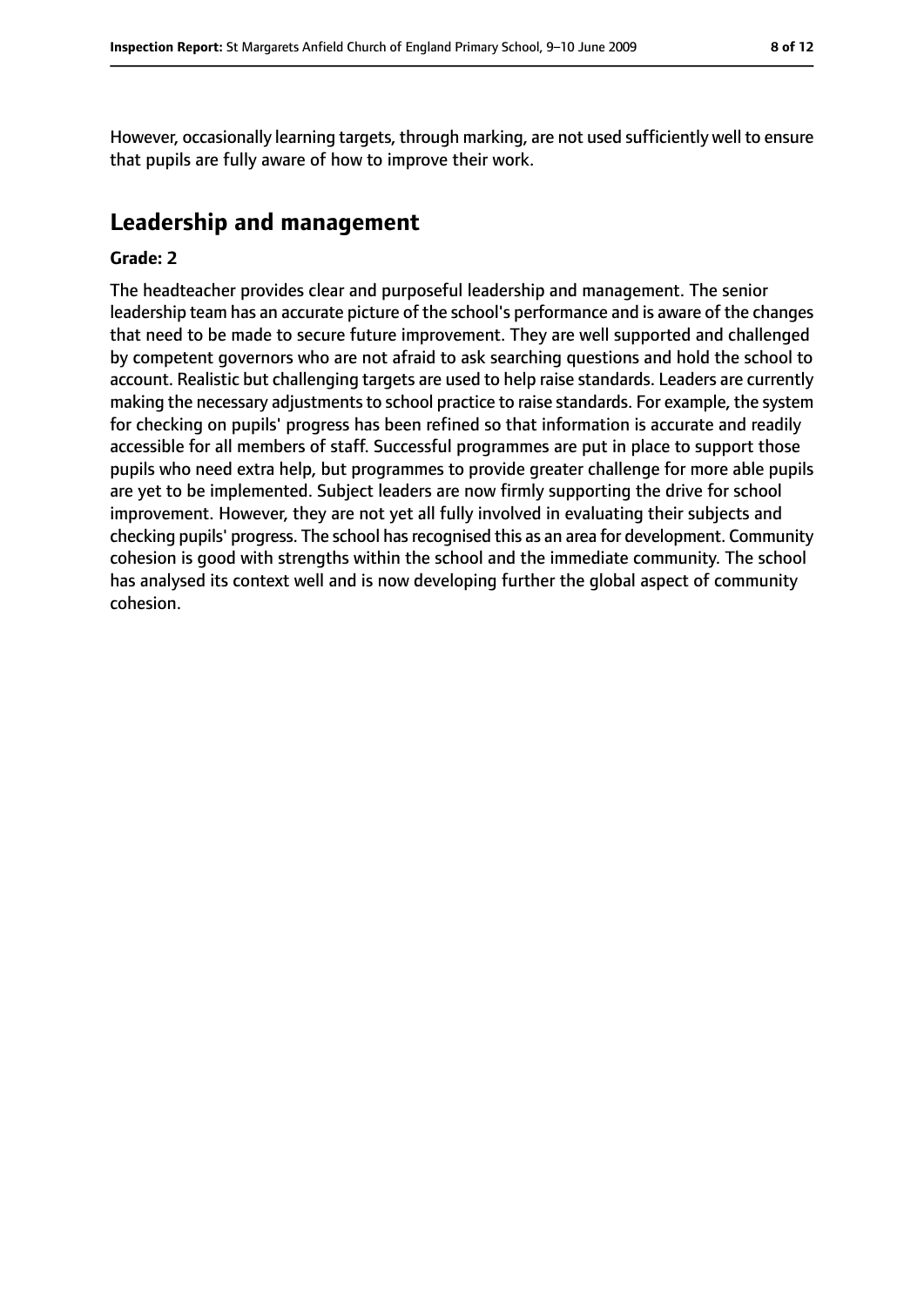**Any complaints about the inspection or the report should be made following the procedures set out in the guidance 'Complaints about school inspection', which is available from Ofsted's website: www.ofsted.gov.uk.**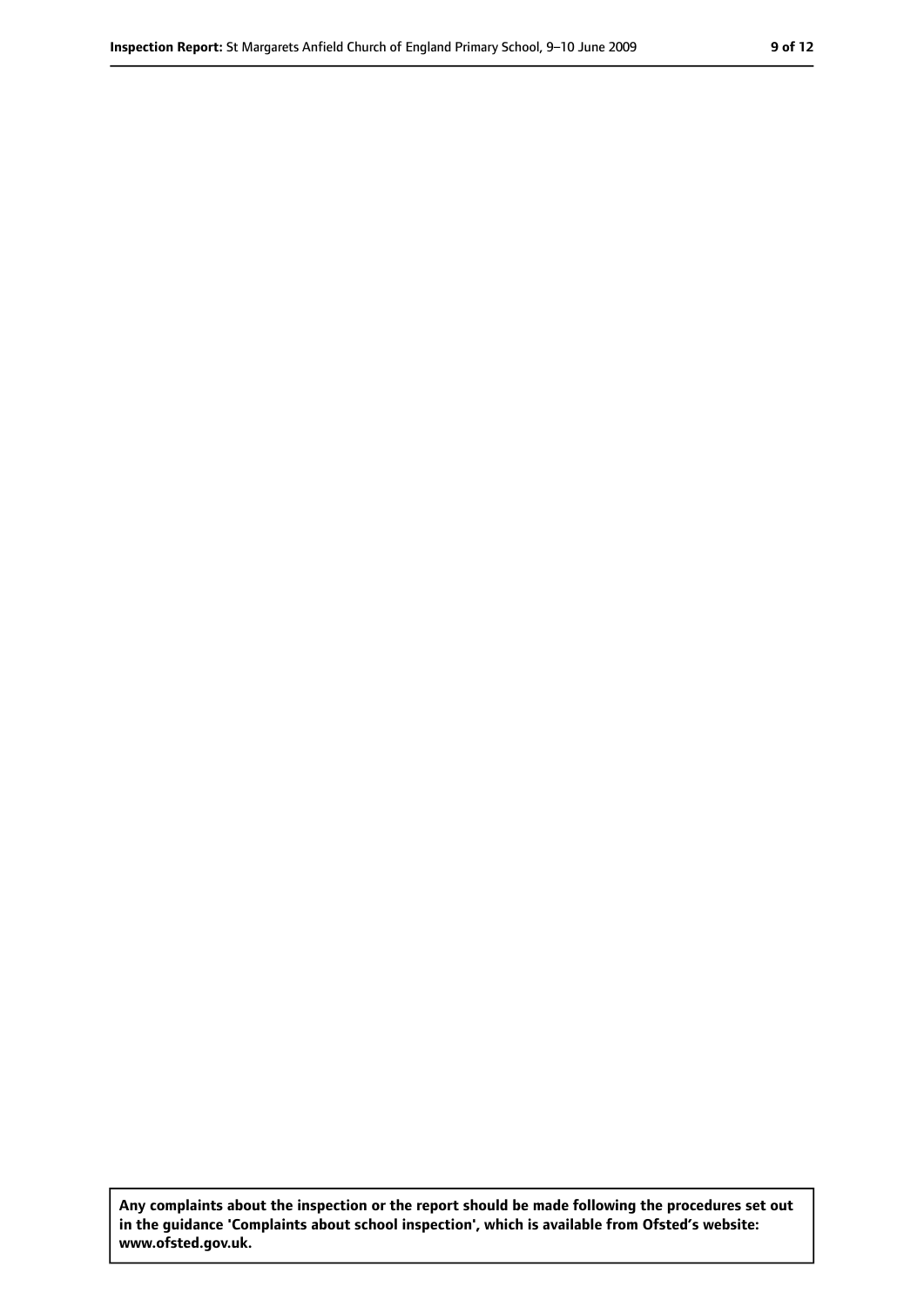# **Inspection judgements**

| Key to judgements: grade 1 is outstanding, grade 2 good, grade 3 satisfactory, and | <b>School</b>  |
|------------------------------------------------------------------------------------|----------------|
| arade 4 inadequate                                                                 | <b>Overall</b> |

#### **Overall effectiveness**

| How effective, efficient and inclusive is the provision of<br>education, integrated care and any extended services in meeting the<br>needs of learners? |     |
|---------------------------------------------------------------------------------------------------------------------------------------------------------|-----|
| Effective steps have been taken to promote improvement since the last<br>inspection                                                                     | Yes |
| How well does the school work in partnership with others to promote learners'<br>well being?                                                            |     |
| The capacity to make any necessary improvements                                                                                                         |     |

### **Effectiveness of the Early Years Foundation Stage**

| How effective is the provision in meeting the needs of children in the<br><b>EYFS?</b>       |  |
|----------------------------------------------------------------------------------------------|--|
| How well do children in the EYFS achieve?                                                    |  |
| How good are the overall personal development and well-being of the children<br>in the EYFS? |  |
| How effectively are children in the EYFS helped to learn and develop?                        |  |
| How effectively is the welfare of children in the EYFS promoted?                             |  |
| How effectively is provision in the EYFS led and managed?                                    |  |

#### **Achievement and standards**

| How well do learners achieve?                                                                               |  |
|-------------------------------------------------------------------------------------------------------------|--|
| The standards <sup>1</sup> reached by learners                                                              |  |
| How well learners make progress, taking account of any significant variations<br>between groups of learners |  |
| How well learners with learning difficulties and/or disabilities make progress                              |  |

<sup>&</sup>lt;sup>1</sup>Grade 1 - Exceptionally and consistently high; Grade 2 - Generally above average with none significantly below average; Grade 3 - Broadly average to below average; Grade 4 - Exceptionally low.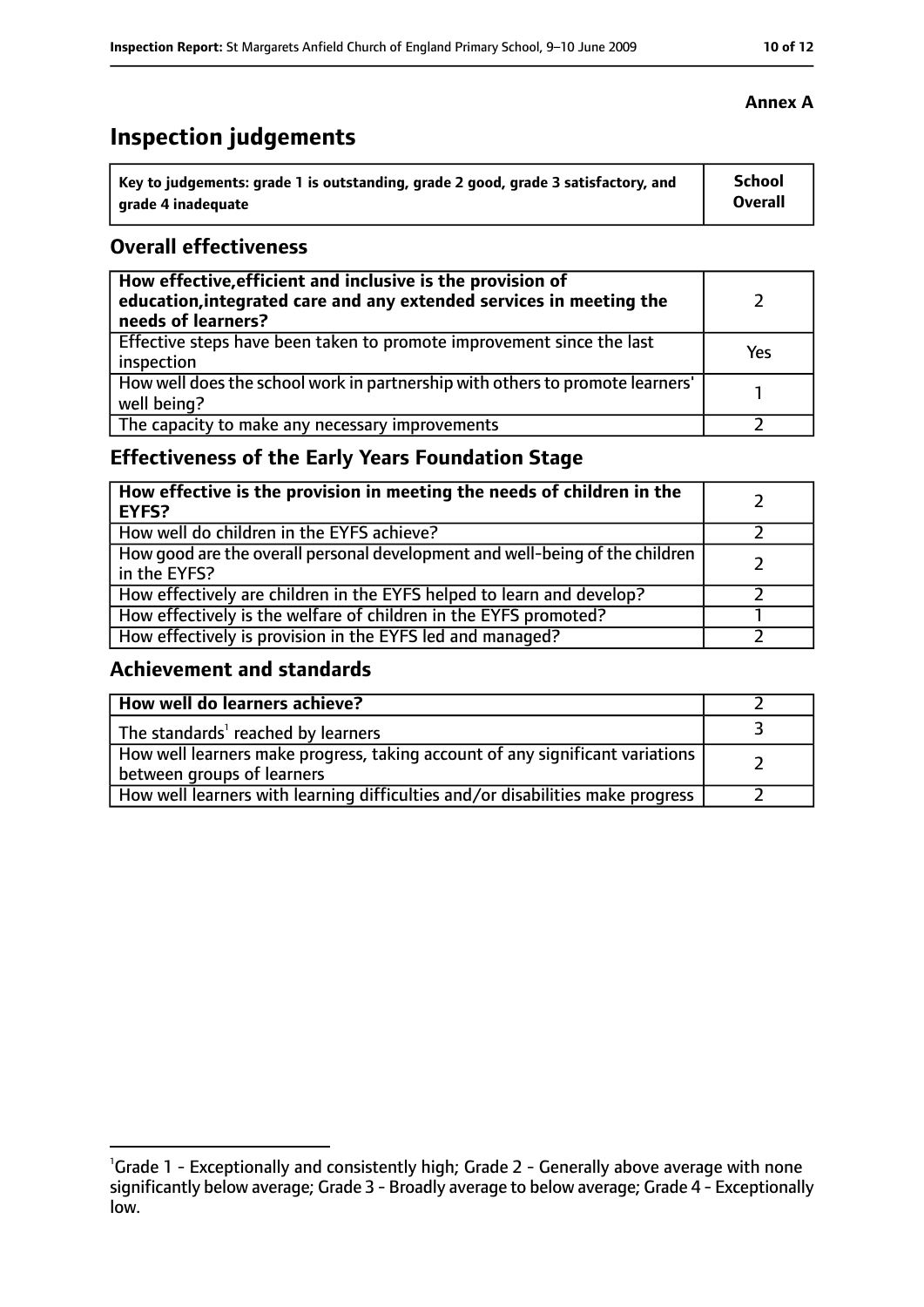# **Personal development and well-being**

| How good are the overall personal development and well-being of the<br>learners?                                 |  |
|------------------------------------------------------------------------------------------------------------------|--|
| The extent of learners' spiritual, moral, social and cultural development                                        |  |
| The extent to which learners adopt healthy lifestyles                                                            |  |
| The extent to which learners adopt safe practices                                                                |  |
| The extent to which learners enjoy their education                                                               |  |
| The attendance of learners                                                                                       |  |
| The behaviour of learners                                                                                        |  |
| The extent to which learners make a positive contribution to the community                                       |  |
| How well learners develop workplace and other skills that will contribute to<br>their future economic well-being |  |

# **The quality of provision**

| How effective are teaching and learning in meeting the full range of<br>learners' needs?              |  |
|-------------------------------------------------------------------------------------------------------|--|
| How well do the curriculum and other activities meet the range of needs and<br>interests of learners? |  |
| How well are learners cared for, quided and supported?                                                |  |

### **Leadership and management**

| How effective are leadership and management in raising achievement<br>and supporting all learners?                                              |     |
|-------------------------------------------------------------------------------------------------------------------------------------------------|-----|
| How effectively leaders and managers at all levels set clear direction leading<br>to improvement and promote high quality of care and education |     |
| How effectively leaders and managers use challenging targets to raise standards                                                                 |     |
| The effectiveness of the school's self-evaluation                                                                                               |     |
| How well equality of opportunity is promoted and discrimination eliminated                                                                      |     |
| How well does the school contribute to community cohesion?                                                                                      |     |
| How effectively and efficiently resources, including staff, are deployed to<br>achieve value for money                                          |     |
| The extent to which governors and other supervisory boards discharge their<br>responsibilities                                                  |     |
| Do procedures for safequarding learners meet current government<br>requirements?                                                                | Yes |
| Does this school require special measures?                                                                                                      | No  |
| Does this school require a notice to improve?                                                                                                   | No  |